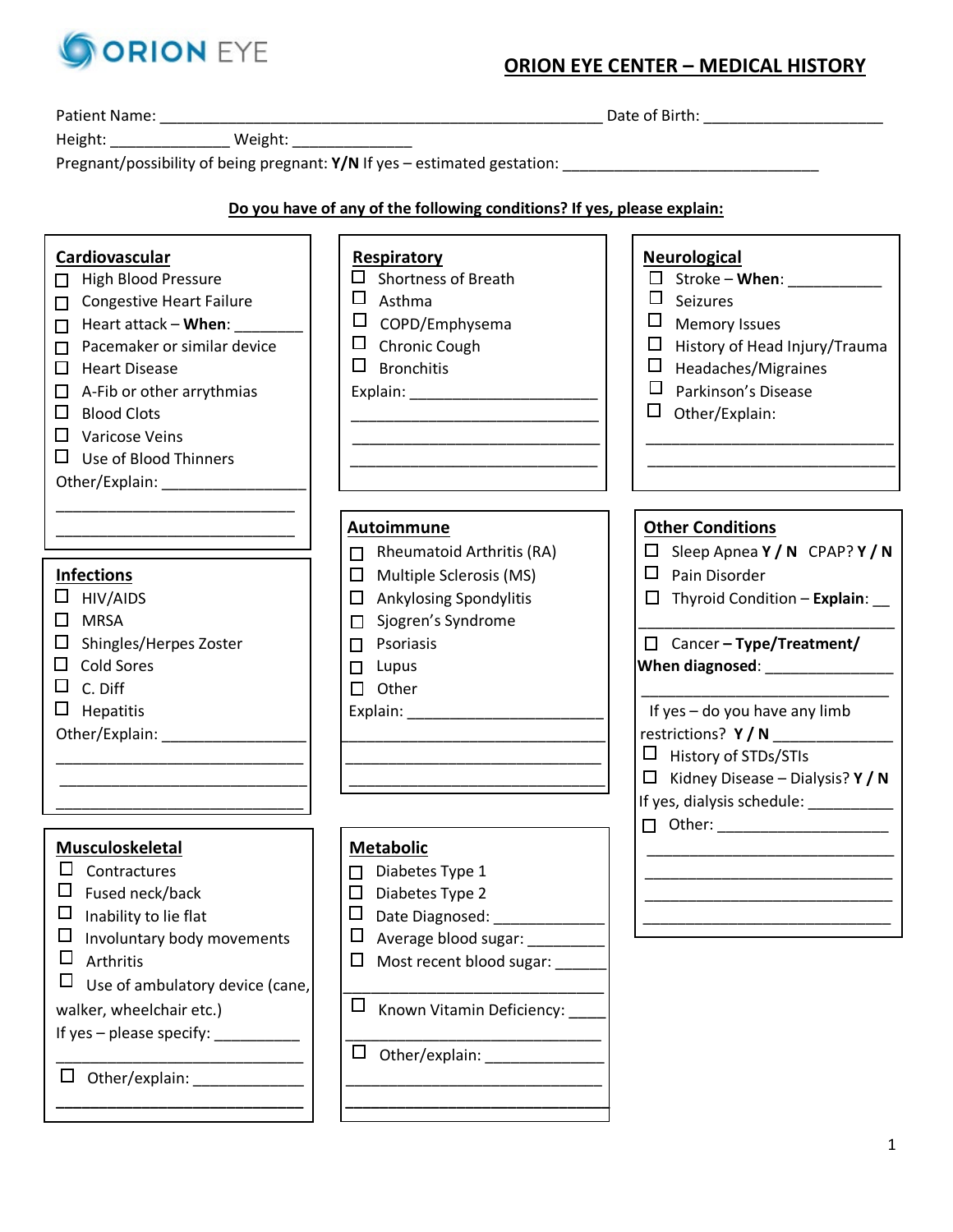## **Social History**

Smoking Status:

|                                       |                    |     | How many cigarettes do you smoke per day?<br>How many years? |
|---------------------------------------|--------------------|-----|--------------------------------------------------------------|
| [ ] Former                            | When did you quit? |     | How long did you smoke?                                      |
| 1 Never                               |                    |     |                                                              |
| Do you use recreational drugs? Yes No |                    |     | If yes, how often?                                           |
| Do you drink alcohol?                 | Yes                | No. | If yes, how many drinks per week?                            |

# **Present Ocular Assessment - Current Visual Complaints/Issues**

| <b>Complaint</b>              | <b>Right</b> | Left | <b>Complaint</b>                                  | <b>Right</b> | Left |
|-------------------------------|--------------|------|---------------------------------------------------|--------------|------|
|                               | Eye          | Eye  |                                                   | Eye          | Eye  |
| <b>Blurry Vision</b>          |              |      | <b>Flashing Lights</b>                            |              |      |
| Double Vision                 |              |      | <b>Floaters</b>                                   |              |      |
| (Vertical/Horizontal/Oblique) |              |      |                                                   |              |      |
| <b>Crossed Eyes</b>           |              |      | Curtain/veil coming over any part of your vision  |              |      |
| Eye redness                   |              |      | Central vision missing/diminished                 |              |      |
| Eye pain $-$ Rate 1-10:       |              |      | Peripheral vision missing/diminished              |              |      |
| Sensitivity to light          |              |      | Distorted vision, straight lines appearing wavy   |              |      |
| Gritty or sandy sensation     |              |      | Eyelid swelling or swelling of surrounding tissue |              |      |

\_\_\_\_\_\_\_\_\_\_\_\_\_\_\_\_\_\_\_\_\_\_\_\_\_\_\_\_\_\_\_\_\_\_\_\_\_\_\_\_\_\_\_\_\_\_\_\_\_\_\_\_\_\_\_\_\_\_\_\_\_\_\_\_\_\_\_\_\_\_\_\_\_\_\_\_\_\_\_\_\_\_\_\_\_\_\_\_\_\_\_\_\_\_\_\_\_\_ \_\_\_\_\_\_\_\_\_\_\_\_\_\_\_\_\_\_\_\_\_\_\_\_\_\_\_\_\_\_\_\_\_\_\_\_\_\_\_\_\_\_\_\_\_\_\_\_\_\_\_\_\_\_\_\_\_\_\_\_\_\_\_\_\_\_\_\_\_\_\_\_\_\_\_\_\_\_\_\_\_\_\_\_\_\_\_\_\_\_\_\_\_\_\_\_\_\_ \_\_\_\_\_\_\_\_\_\_\_\_\_\_\_\_\_\_\_\_\_\_\_\_\_\_\_\_\_\_\_\_\_\_\_\_\_\_\_\_\_\_\_\_\_\_\_\_\_\_\_\_\_\_\_\_\_\_\_\_\_\_\_\_\_\_\_\_\_\_\_\_\_\_\_\_\_\_\_\_\_\_\_\_\_\_\_\_\_\_\_\_\_\_\_\_\_\_ \_\_\_\_\_\_\_\_\_\_\_\_\_\_\_\_\_\_\_\_\_\_\_\_\_\_\_\_\_\_\_\_\_\_\_\_\_\_\_\_\_\_\_\_\_\_\_\_\_\_\_\_\_\_\_\_\_\_\_\_\_\_\_\_\_\_\_\_\_\_\_\_\_\_\_\_\_\_\_\_\_\_\_\_\_\_\_\_\_\_

| Do you have a history of eye or head trauma? Yes No If yes, when/where: |  |  |
|-------------------------------------------------------------------------|--|--|
|                                                                         |  |  |

Do you currently wear contact lenses? Yes No If yes, are they soft or hard? \_\_\_\_\_\_

How long have you worn them? \_\_\_\_\_\_\_\_\_\_\_\_\_\_\_\_\_\_\_\_\_\_\_

#### **Have you ever been diagnosed or treated for any of the following?**

| [ ] Cataracts      | [ ] Macular Degeneration     |
|--------------------|------------------------------|
| [ ] Dry Eye        | [ ] Strabismus               |
| [ ] Uveitis/Iritis | [ ] Retinal Detachment       |
| [ ] Keratoconus    | [ ] Retinal Hole/Tear        |
| [ ] Macular Hole   | [ ] Fuchs' Corneal Dystrophy |
| [ ] Glaucoma       | [ ] Other:                   |

*If you checked yes any of the above, please explain:*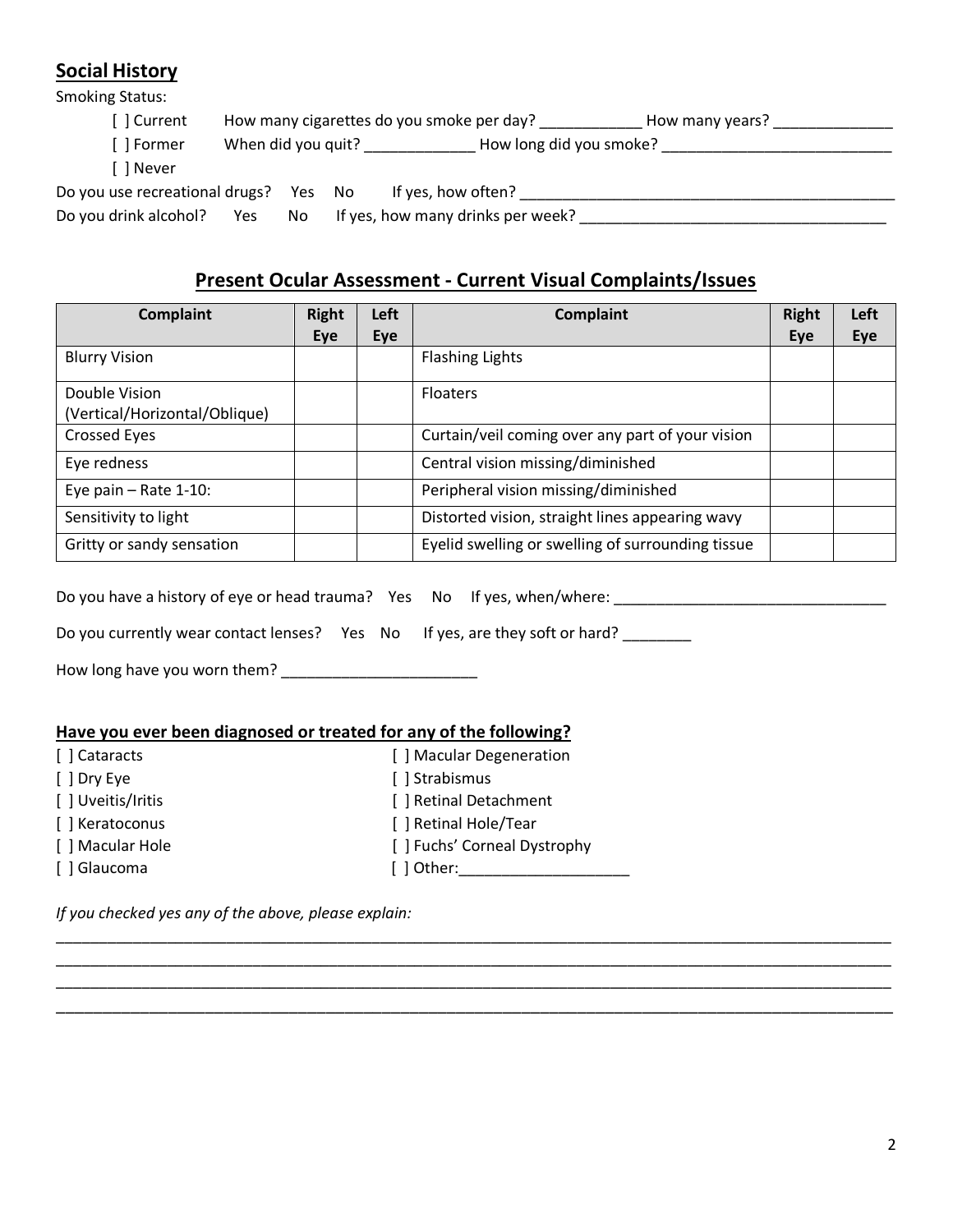### **Do you use any eye drops? If yes, which drops and how often?**

| <b>Drop Name</b> | <b>Directions</b> | <b>Prescribing Doctor</b> |
|------------------|-------------------|---------------------------|
|                  |                   |                           |
|                  |                   |                           |
|                  |                   |                           |
|                  |                   |                           |

### **Have you had ANY prior EYE surgery? (Cataracts, LASIK, PRK, RK, retinal detachment repair, laser etc.)**

| <b>Surgery</b> | <b>Which Eye</b> | Who/Where performed | <b>Date of Procedure</b> |
|----------------|------------------|---------------------|--------------------------|
|                |                  |                     |                          |
|                |                  |                     |                          |
|                |                  |                     |                          |

| Do you have any known FAMILY HISTORY of the following - |                               |         |
|---------------------------------------------------------|-------------------------------|---------|
| Glaucoma                                                | <b>Macular Degeneration</b>   | Dry Eye |
| <b>Corneal Disease</b>                                  | Retina Detachment/Holes/Tears |         |
| Other:                                                  |                               |         |

### Do you take any prescription or over-the counter medications? Yes No If yes, list below:

*Include all medications including oral, topical, nasal, IV, vitamins etc.*

| <b>Medication Name</b> | <b>Dosage</b> | <b>Directions</b> |
|------------------------|---------------|-------------------|
|                        |               |                   |
|                        |               |                   |
|                        |               |                   |
|                        |               |                   |
|                        |               |                   |
|                        |               |                   |
|                        |               |                   |
|                        |               |                   |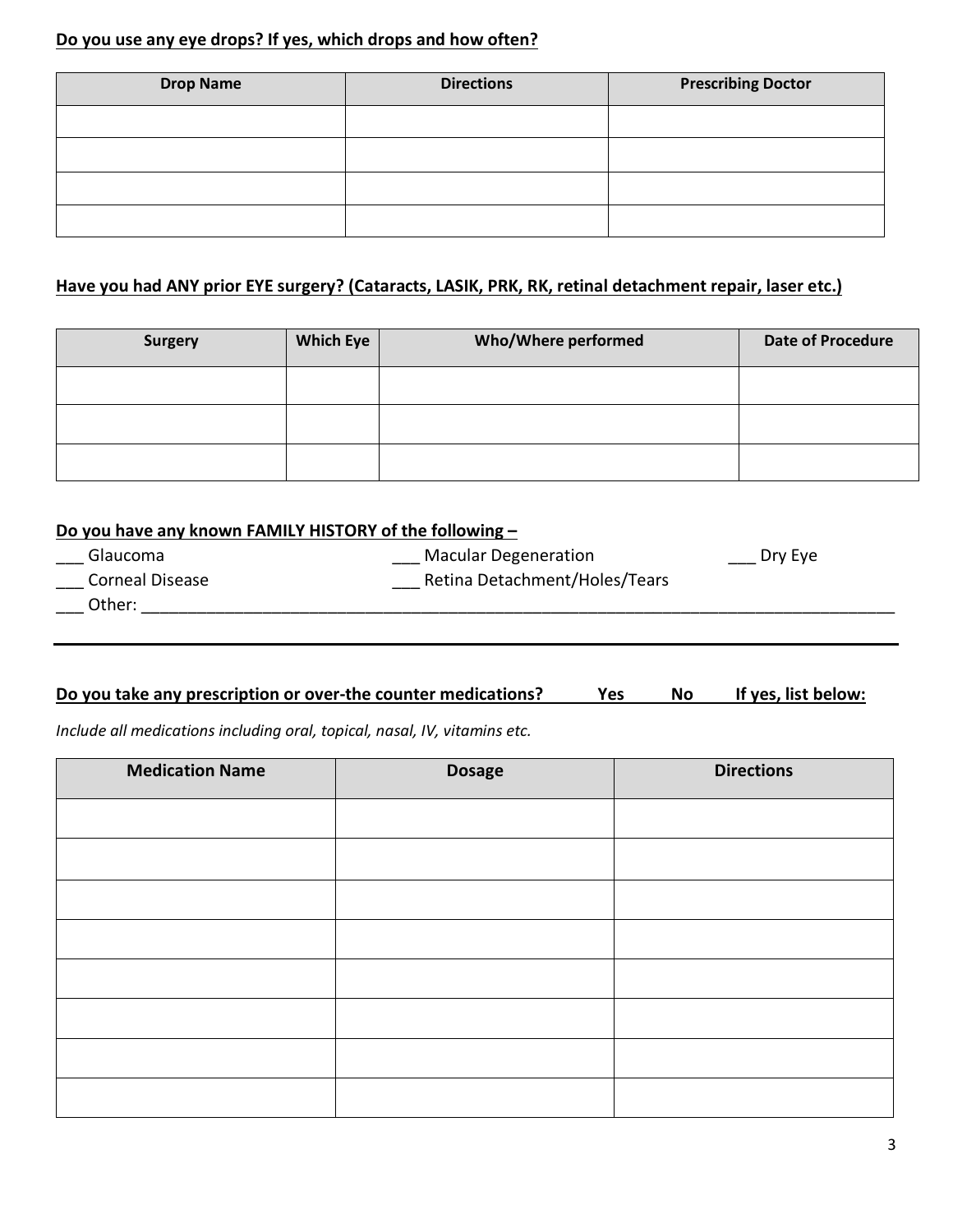## **Do you have any allergies or sensitivities?** Yes No If yes, list below:

| Allergy | Reaction |
|---------|----------|
|         |          |
|         |          |
|         |          |
|         |          |

#### Have you had any major surgery NOT related to the eyes? Yes No If yes, list below:

*(Especially any cardiac, respiratory or neurological procedures)*

| Procedure | Laterality (R/L) | <b>Who/Where performed</b> | <b>Date Performed</b> |
|-----------|------------------|----------------------------|-----------------------|
|           |                  |                            |                       |
|           |                  |                            |                       |
|           |                  |                            |                       |
|           |                  |                            |                       |
|           |                  |                            |                       |

Please list any other medical history, information, or concerns that you feel would be pertinent to your visit today:

\_\_\_\_\_\_\_\_\_\_\_\_\_\_\_\_\_\_\_\_\_\_\_\_\_\_\_\_\_\_\_\_\_\_\_\_\_\_\_\_\_\_\_\_\_\_\_\_\_\_\_\_\_\_\_\_\_\_\_\_\_\_\_\_\_\_\_\_\_\_\_\_\_\_\_\_\_\_\_\_\_\_\_\_\_\_\_\_\_\_ \_\_\_\_\_\_\_\_\_\_\_\_\_\_\_\_\_\_\_\_\_\_\_\_\_\_\_\_\_\_\_\_\_\_\_\_\_\_\_\_\_\_\_\_\_\_\_\_\_\_\_\_\_\_\_\_\_\_\_\_\_\_\_\_\_\_\_\_\_\_\_\_\_\_\_\_\_\_\_\_\_\_\_\_\_\_\_\_\_\_ \_\_\_\_\_\_\_\_\_\_\_\_\_\_\_\_\_\_\_\_\_\_\_\_\_\_\_\_\_\_\_\_\_\_\_\_\_\_\_\_\_\_\_\_\_\_\_\_\_\_\_\_\_\_\_\_\_\_\_\_\_\_\_\_\_\_\_\_\_\_\_\_\_\_\_\_\_\_\_\_\_\_\_\_\_\_\_\_\_\_ \_\_\_\_\_\_\_\_\_\_\_\_\_\_\_\_\_\_\_\_\_\_\_\_\_\_\_\_\_\_\_\_\_\_\_\_\_\_\_\_\_\_\_\_\_\_\_\_\_\_\_\_\_\_\_\_\_\_\_\_\_\_\_\_\_\_\_\_\_\_\_\_\_\_\_\_\_\_\_\_\_\_\_\_\_\_\_\_\_\_

| Patient PRINTED Name:                   |                 |  |
|-----------------------------------------|-----------------|--|
| Patient Signature:                      | Date Completed: |  |
| POA/Guardian Signature (if applicable): |                 |  |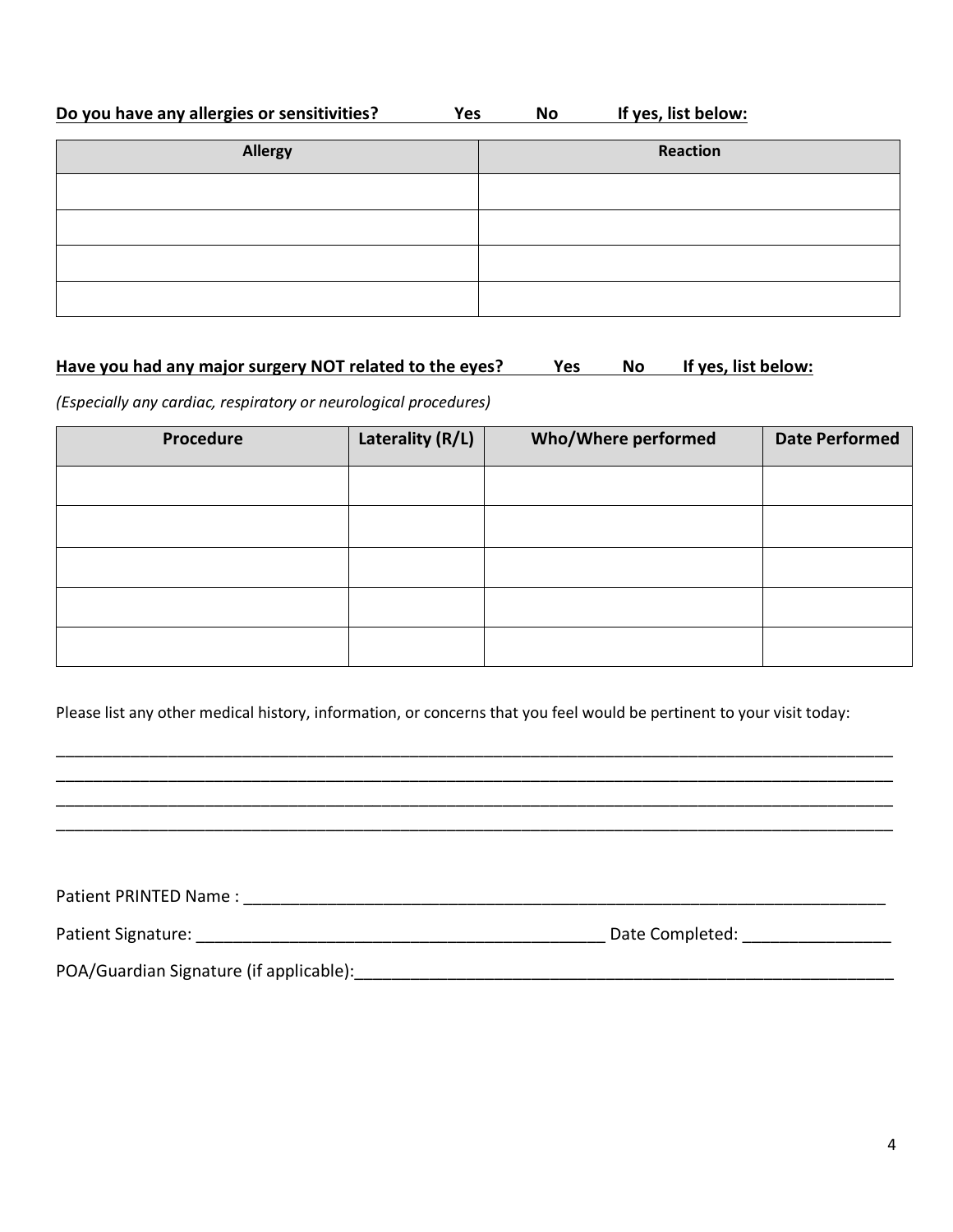## **Orion Eye Center, LLC - REGISTRATION – Page 1**

(Please Print Legibly & Fill In or Correct All Fields)

| Patient's Name: __________ | Last                                                                                                      | First | Middle | <b>Preferred Name</b> |     |
|----------------------------|-----------------------------------------------------------------------------------------------------------|-------|--------|-----------------------|-----|
|                            |                                                                                                           |       |        |                       |     |
|                            |                                                                                                           |       | City   | State                 | Zip |
|                            |                                                                                                           |       |        |                       |     |
|                            |                                                                                                           |       |        |                       |     |
|                            | *Preferred Method of Contact for <b>Appointment Confirmation</b> (Choose One):                            |       |        |                       |     |
|                            | $\Box$ Call to Home Phone $\Box$ Call to Cell Phone $\Box$ Text Message $\Box$ Email                      |       |        |                       |     |
|                            |                                                                                                           |       |        |                       |     |
|                            |                                                                                                           |       |        |                       |     |
|                            |                                                                                                           |       |        |                       |     |
|                            |                                                                                                           |       |        |                       |     |
|                            |                                                                                                           |       |        |                       |     |
|                            | Employment Status: O Retired O Full-Time O Part-Time O Unemployed Student Status: O Full-Time O Part-time |       |        |                       |     |
|                            |                                                                                                           |       |        |                       |     |

The State of Oregon would like you to tell us your racial/ethnic background so that the legislators can review the treatment that all patients receive and make sure that everyone gets the highest quality of care. You have a choice if you would like to provide this information or, if you prefer, you may decline.

| <b>Ethnicity:</b> |                                             |  |
|-------------------|---------------------------------------------|--|
|                   | Do you consider yourself Hispanic / Latino? |  |
|                   | Declined to Provide                         |  |
|                   | Yes                                         |  |
|                   | N٥                                          |  |

| Race:  |                                          |  |  |
|--------|------------------------------------------|--|--|
|        | Which category best describes your race? |  |  |
|        | Declined to Provide                      |  |  |
| $\Box$ | American Indian / Alaska Native          |  |  |
|        | Asian                                    |  |  |
|        | <b>Black or African American</b>         |  |  |
|        | Native Hawaiian / Other Pacific Islander |  |  |
|        | Caucasian                                |  |  |

I understand that office visit charges are payable on the day service is rendered. I authorize Orion Eye to bill my insurance company. Regardless of insurance coverage, I am responsible for all bills being paid in a timely manner. I understand that my contract is between Orion Eye Center, LLC and myself.

**Signature Date**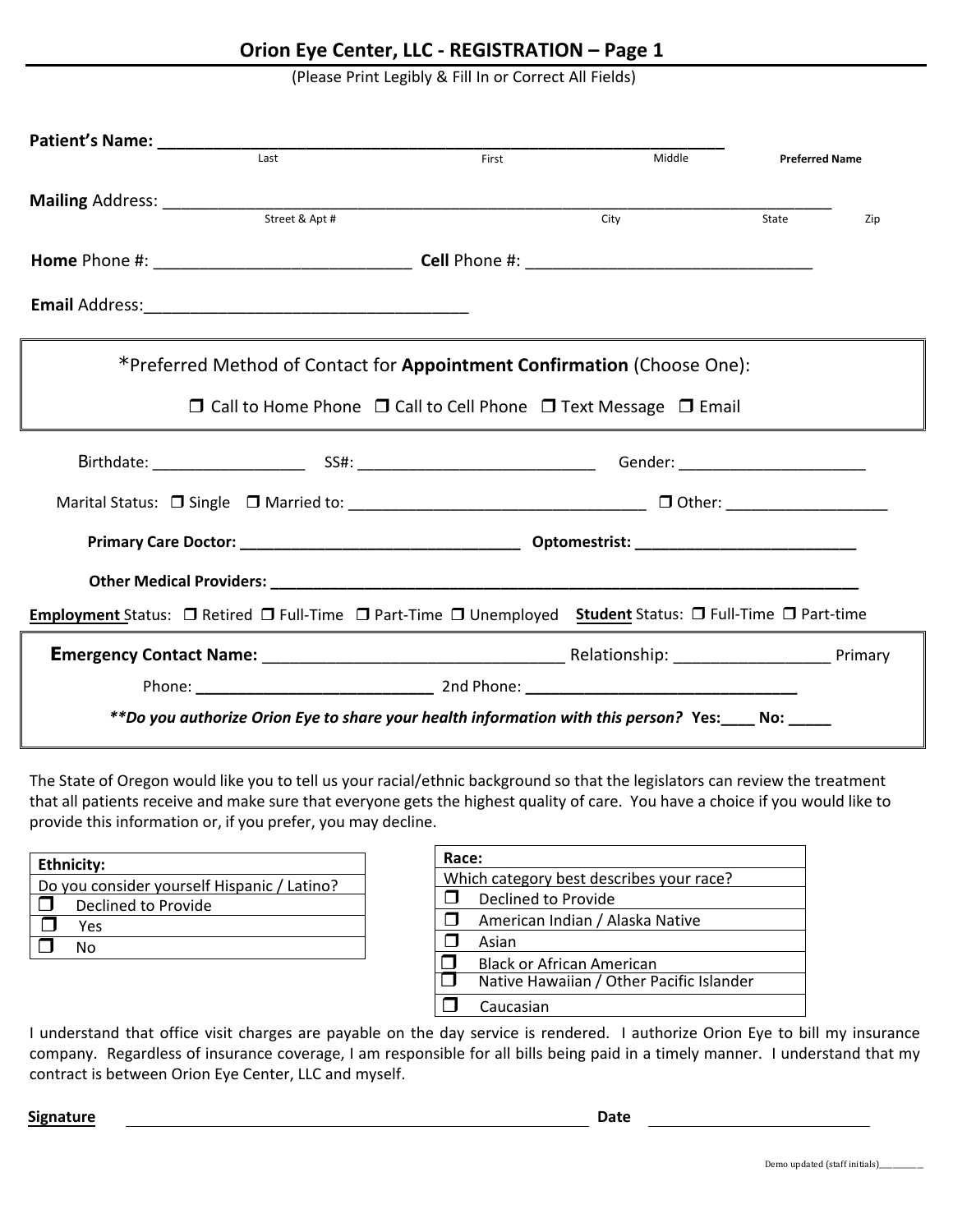## **Signature on File, Assignment of Benefits, Financial Agreement**

1. Medicare - I request that payment of authorized Medicare benefits be made on my behalf to ORION EYE CENTER, LLC, for services furnished me by ORION EYE CENTER, LLC. I authorize any holder of medical information about me to release to the Centers for Medicare and Medicaid Services (formerly Health Care Financing Administration) and its agents any information needed to determine these benefits or the benefits payable for related services. I understand my signature requests that payment be made and authorizes release of medical information necessary to pay the claim. If other health insurance is indicated in Item 9 of the HCFA 1500 form or elsewhere on other approved claim forms, my signature authorizes releasing the information to the insurer or agency shown. ORION EYE CENTER, LLC accepts the charge determination of the Medicare carrier as the full charge, and I am responsible only for the deductible, coinsurance and non-covered services. Coinsurance and deductible are based upon the charge determination of the Medicare carrier.

2. Medigap - I understand that if a MediGap policy or other health insurance is indicated in Item 9 of the HCFA 1500 form or elsewhere on other approved claim forms, my signature authorizes release of the information to the insurer or agency shown. I request that payment of authorized secondary insurance benefits be made on my behalf to ORION EYE CENTER, LLC, if possible, or otherwise to me.

3. Release of Information - ORION EYE CENTER, LLC may disclose all or any part of my medical record and/or financial ledger, including information regarding alcohol or drug abuse, psychiatric illness, communicable disease, or HIV, to any person or corporation (1) which is or may be liable or under contract to ORION EYE for reimbursement for services rendered and (2) any health care provider for continued patient care. ORION EYE may also disclose on an anonymous basis any information concerning my case, which is necessary or appropriate for the advancement of medical science, medical education, medical research, for the collection of statistical data or pursuant to State or Federal law, statute or regulation. A copy of this authorization may be used in place of the original.

4. Other Insurance - I understand that ORION EYE CENTER, LLC may contract with other insurance providers. I agree that I am individually obligated to pay the full charges of all services rendered to me by ORION EYE CENTER, LLC if I belong to a plan that ORION EYE CENTER, LLC does not contract with.

5. Non-Covered Services - I understand that ORION EYE CENTER, LLC's contracts with health care service plans (i.e., HMOs, PPOs) relate only to items and services which are "covered" by the health care service plans. Accordingly, I accept full financial responsibility for all items or services, which are determined by the health care service plans not to be covered. Examples of non-covered services include, but are not limited to, services not specified as being covered in the patient's contract with a health care service plan or in the benefit summary the health care service plan furnishes to the patient, and treatment or tests not authorized by the health care service plan. I agree to cooperate with ORION EYE CENTER, LLC to obtain necessary health care service plan authorizations.

6. Financial Agreement - I agree that in return for the services provided to the patient by ORION EYE CENTER, LLC, I will pay my account at the time service is rendered or will make financial arrangements satisfactory to ORION EYE CENTER, LLC for payment. If an account is sent to an attorney for collection, I agree to pay collection expenses and reasonable attorney's fees as established by the court and not by a jury in any court action. I understand and agree that if my account is delinquent, I may be charged interest at the legal rate. Any benefits of any type under any policy of insurance insuring me, or any other party liable to the patient, is hereby assigned to ORION EYE CENTER, LLC. If co-payments and/or deductibles are designated by my insurance company or health plan, I agree to pay them to ORION EYE CENTER, LLC. However, it is understood that I am primarily responsible for the payment of my bill.

7. If I am signing on behalf of the patient, I hereby confirm that I have full legal authority to do so, and hold myself personally responsible for performing all acts required of the patient.

**Patient Name**: \_\_\_\_\_\_\_\_\_\_\_\_\_\_\_\_\_\_\_\_\_\_\_\_\_\_\_\_\_\_\_\_\_\_\_\_\_\_\_\_\_\_\_\_\_\_\_\_\_\_\_\_\_ **Date of Birth:** \_\_\_\_\_\_\_\_\_\_\_\_\_\_\_\_\_\_\_\_\_\_\_

**Signature**: **Date: Date: Date: Date: Contract and Contract and**   $\mathbf{C}$  **Contract and**   $\mathbf{C}$  **Date:**  $\mathbf{D}$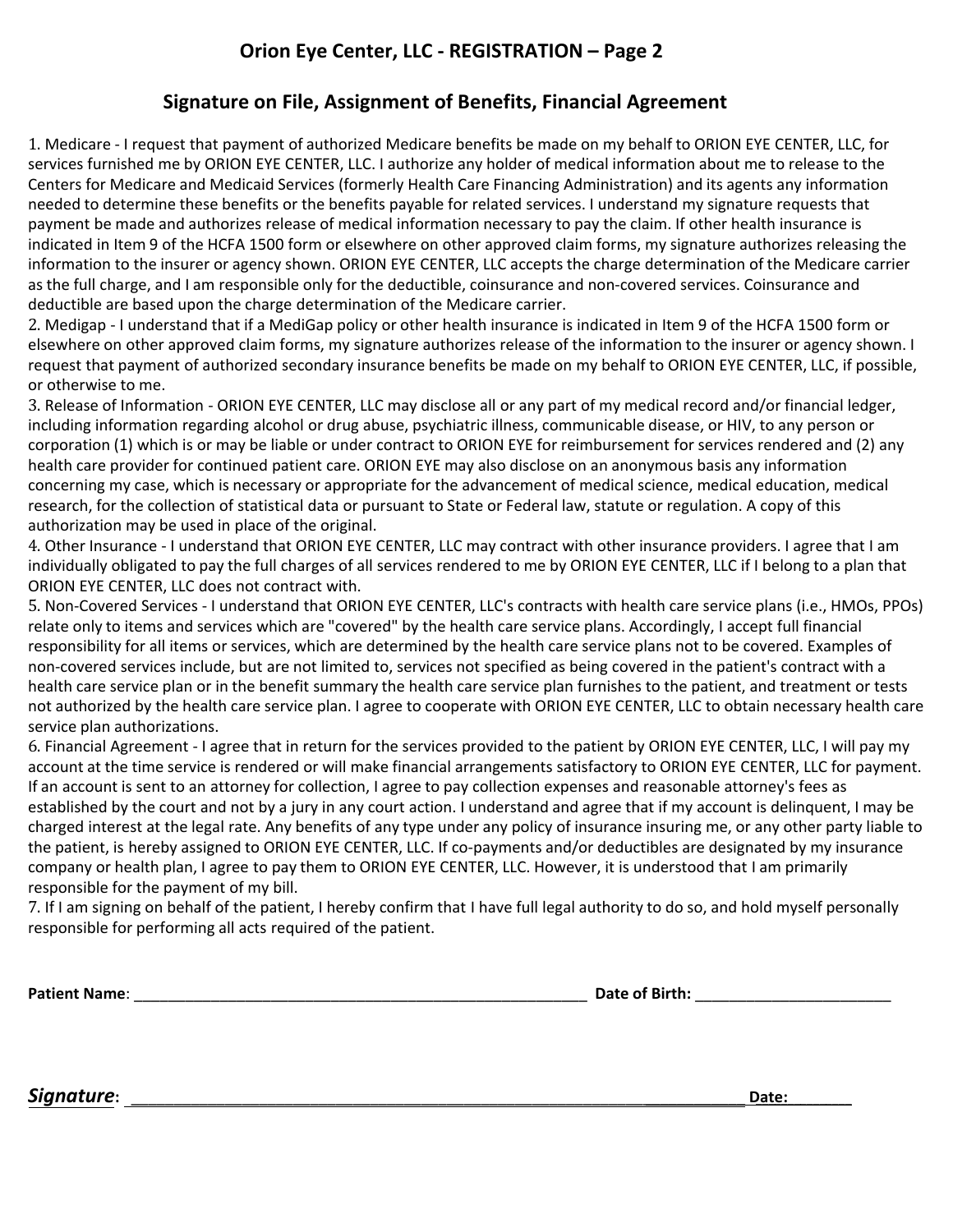## **Orion Eye Center, LLC - REGISTRATION – Page 3**

#### **HIPAA Acknowledgement and Consent**

I understand that Orion Eye Center, LLC will use and disclose health information about me.

I understand that my health information may include information created by ORION EYE CENTER, LLC or received by another provider, may be in the form of written or electronic records or spoken words, and may include information about my health history, health status, symptoms, examinations, test results, diagnosis, treatments, procedures, prescriptions, demographic, insurance information, and similar types of health-related information.

I understand and agree that ORION EYE CENTER, LLC may use and disclose my health information in order to:

- Make decisions about and plan for my care and treatments: refer to, consult with, coordinate among, and manage along with other health care providers for my care and treatment.
- Determine my eligibility for health plan or insurance coverage, and submit bills, claims and other related information to insurance companies of others who may be responsible to pay for some or all of my health care, and
- Perform various office, administrative and business functions that support my physician's efforts to provide me with, arrange and be reimbursed for quality, cost-effective health care.

I also understand that I have the right to receive and review a written description of how ORION EYE CENTER, LLC will handle health information about me. This written description is known as a Notice of Privacy Practices and describes the uses and disclosures of health information made and the information practices followed by the employees, staff and other office personnel of ORION EYE CENTER, LLC, and my rights regarding my health information.

I understand that the Notice of Privacy Practices may be revised from time to time, and that I am entitled to receive a copy of any revised Notice of Privacy Practices. I also understand that a copy or a summary of the most current version of ORION EYE CENTER, LLC's Notice of Privacy Practices in effect will be posted in a waiting / reception area and on the practice's website.

I understand that I have the right to ask that some or all of my health information not be used or disclosed in the manner described in the Notice of Privacy Practices, and I understand that ORION EYE CENTER, LLC is not required by law to agree to such request.

By signing below, I agree that I have reviewed and understand the information above and that I have received a copy of the Notice of Privacy Practices.

**\*\*HIPAA RELEASE\*\*** Please list the names below of anyone with whom we may share your health information with. This includes anyone who may call in on your behalf, with medical, appointment, or billing questions. This shall remain in place until we are otherwise notified by you.

**Name and Phone Number of authorized person Name and Phone Number of authorized person**

**Name and Phone Number of authorized person Name and Phone Number of authorized person**

**Patient Name**: \_\_\_\_\_\_\_\_\_\_\_\_\_\_\_\_\_\_\_\_\_\_\_\_\_\_\_\_\_\_\_\_\_\_\_\_\_\_\_\_\_\_\_\_\_\_\_\_\_\_\_\_\_\_\_\_\_\_\_\_\_\_\_\_\_\_\_\_\_ **Date of Birth**: \_\_\_\_\_\_\_\_\_\_\_\_\_\_\_\_\_\_\_\_\_\_\_\_\_

*Signature*: \_\_\_\_\_\_\_\_\_\_\_\_\_\_\_\_\_\_\_\_\_\_\_\_\_\_\_\_\_\_\_\_\_\_\_\_\_\_\_\_\_\_\_\_\_\_\_\_\_\_\_\_\_\_\_\_\_\_\_\_\_\_\_\_ **Date**: \_\_\_\_\_\_\_\_\_\_\_\_\_\_\_\_\_\_\_\_\_\_\_\_\_\_\_\_\_\_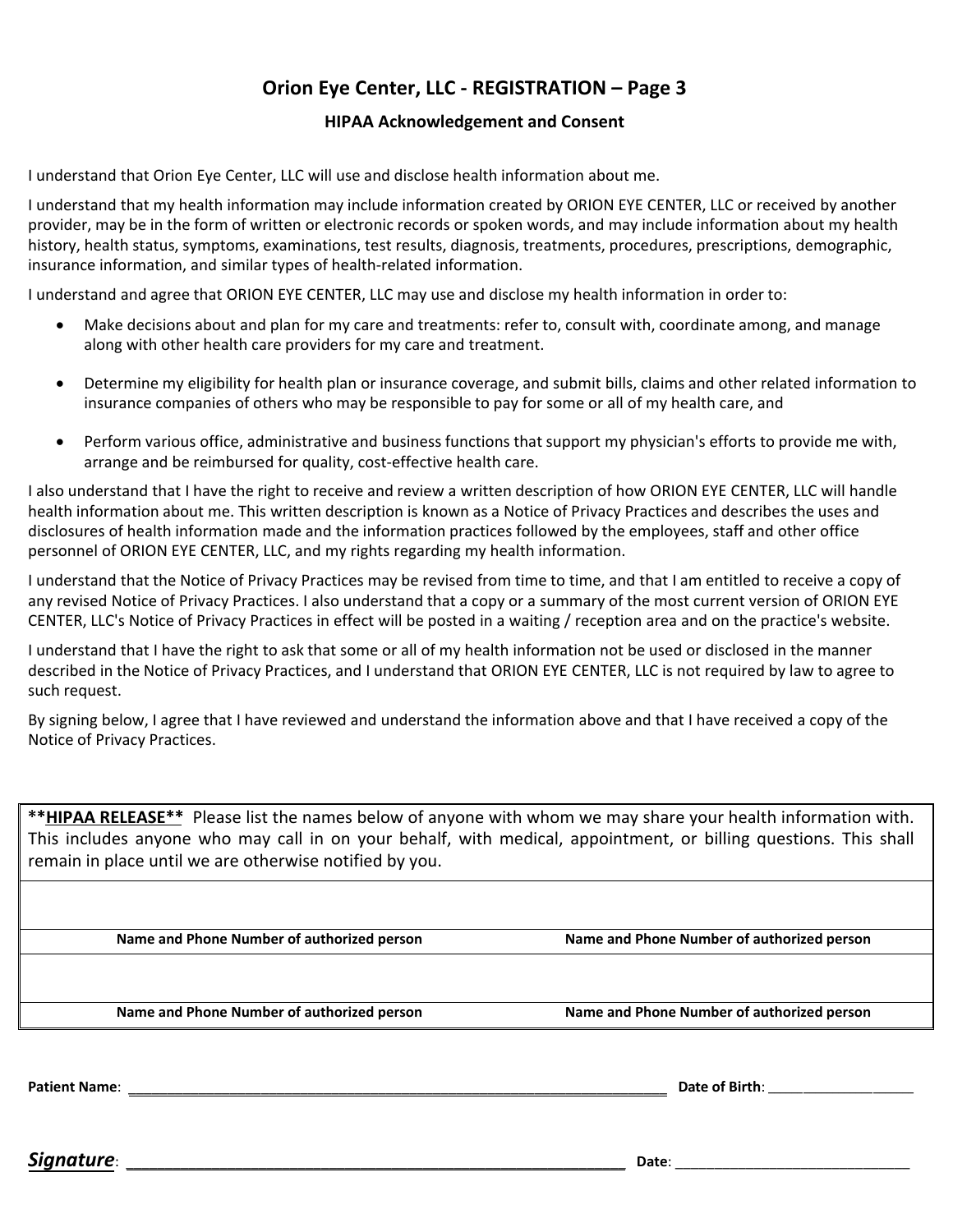## **Orion Eye Center, LLC – FINANCIAL POLICY** acknowledgment

I have read the practice's Financial Policy and I agree to bind by its terms. I also understand and agree that such terms may be amended by the practice periodically.

\_\_\_\_\_\_\_\_\_\_\_\_\_\_\_\_\_\_\_\_\_\_\_\_\_\_\_\_\_\_\_\_\_\_\_\_\_\_\_\_\_\_\_\_\_\_\_\_\_\_\_\_\_\_\_\_\_\_\_\_\_\_\_\_\_\_\_\_\_\_\_\_\_\_\_\_\_\_\_\_\_\_\_\_\_\_\_\_\_\_\_\_\_\_\_\_\_\_\_\_\_\_\_\_\_\_\_\_\_\_\_\_\_\_\_\_\_\_\_\_\_\_\_\_\_\_\_\_\_

**Signature of Patient/Parent or Guardian** 

\_\_\_\_\_\_\_\_\_\_\_\_\_\_\_\_\_\_\_\_\_\_\_\_\_\_\_\_\_\_\_\_\_\_\_\_\_\_\_\_\_\_\_\_\_\_\_\_\_\_\_\_\_\_\_\_\_\_\_\_\_\_\_\_\_**Date**: **\_\_\_\_\_\_\_\_\_\_\_\_\_\_\_\_\_\_\_\_\_\_\_\_\_**

**Printed Patient Name Printed Patient Name Relationship to Patient**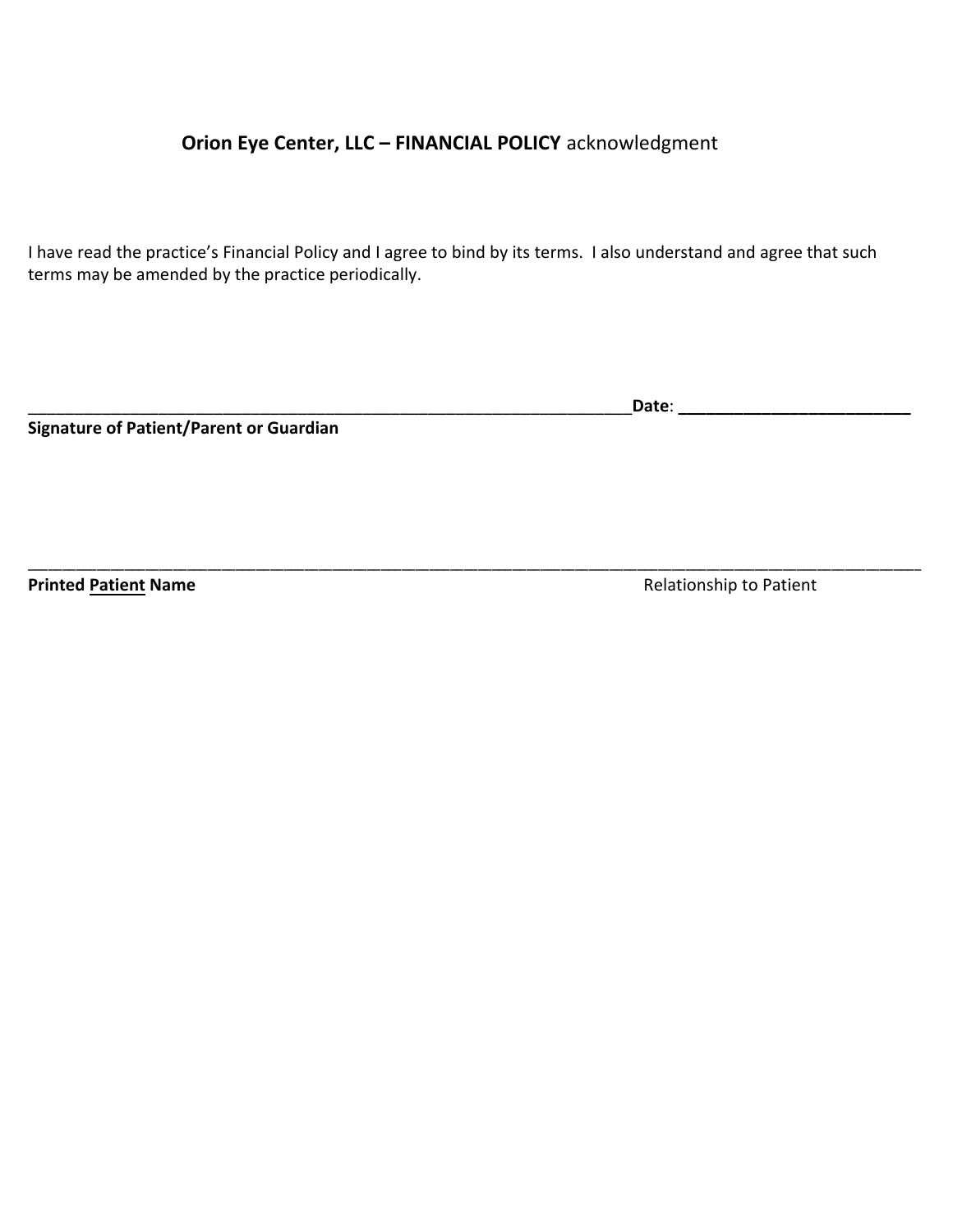### **Orion Eye Center Financial Policy**

**Thank you for choosing Orion Eye Center for your medical care. Our practice firmly believes that a good physicianpatient relationship is based upon understanding and good communications. Questions about financial arrangements should be directed to the medical practice. We are here to help you.** 

- **Payment:** I am expected to provide proof of insurance and pay at the time of my visit. I can pay with cash, check, or debit/credit card. Payment will include any unmet deductible, co-insurance, co-payment amount or non-covered charges from my insurance company.
	- o *Cash Pay*  If I do not have insurance coverage, I will be required to pay for the appointment at the time of service. I will receive a 15% discount for paying in full.
	- o *New Patients/cash pay* that are seen on an emergent basis will need to make a minimum \$100.00 payment at the time of the appointment. This \$100.00 will go towards the office visit and/or procedure, but may not cover the entire balance due. If a balance remains and a statement has to be printed, there will be a \$15.00 past due fee added to the bill each month until I have paid my bill in full.
	- o *Minors –* Orion Eye Center will look to the adult accompanying a minor for payment of all services rendered to minor patients less than 18 years of age. The accompanying adult must be present and remain with the minor throughout the appointment.
- **Insurance**: I understand that Orion Eye Center is a participating provider with several insurance plans. As a courtesy, Orion Eye Center will bill my insurance when I assign the benefits to Orion Eye Center. **If my insurance company does not reimburse Orion Eye Center for services rendered within a 90-day period, I will be responsible for payment**. I will be refunded any overpayment that I may make in the event that my insurance pays.
	- o *Doctor not listed on my plan -* If my doctor is not listed in my plan's network, I will be responsible for partial or full payment. Due to many different insurance products, Orion Eye Center can not guarantee my eligibility and coverage. It is my responsibility to understand my insurance coverage and benefits. Many websites have erroneous information and are not a guarantee of coverage.
	- o *Referral/Authorization -* I am responsible for obtaining a properly dated referral/authorization if required by my insurer. I am responsible for payment if my claim is rejected based on the lack of a referral.

Any balance remaining after my health plan pays or denies as non-covered under my plan will be my responsibility. I understand that payment is due upon receipt of a statement from Orion Eye Center.

- Late Charges: I understand that a \$15.00 a month rebilling fee will be applied to all accounts over 30 days past due.
- **Motor Vehicle Accident & Workers Compensation Claims:** If my visit is regarding a motor vehicle accident or a workers compensation claim I will provide my private insurance information at the time of my first visit. This will allow Orion Eye to bill them in the event my claim(s) has been denied or benefits are exhausted.
- **Returned Checks:** A \$50.00 service charge will incur for all returned checks. I will be asked to bring cash, certified funds or a money order to cover the amount of the check plus the \$50.00 service charge to pay the balance prior to receiving services from Orion Eye staff or my physician. I understand that a stop payment of a check constitutes a breach of payment, and I will be subject to the \$50.00 service fee and collection action. I understand that any bad check that I write to this office is subject to collection and I will be prosecuted in Deschutes County.
- **Accounting Principals:** I understand that my payments and credits are applied to the oldest charges first, except for co-pays and insurance payments which are applied to the corresponding dates of service.